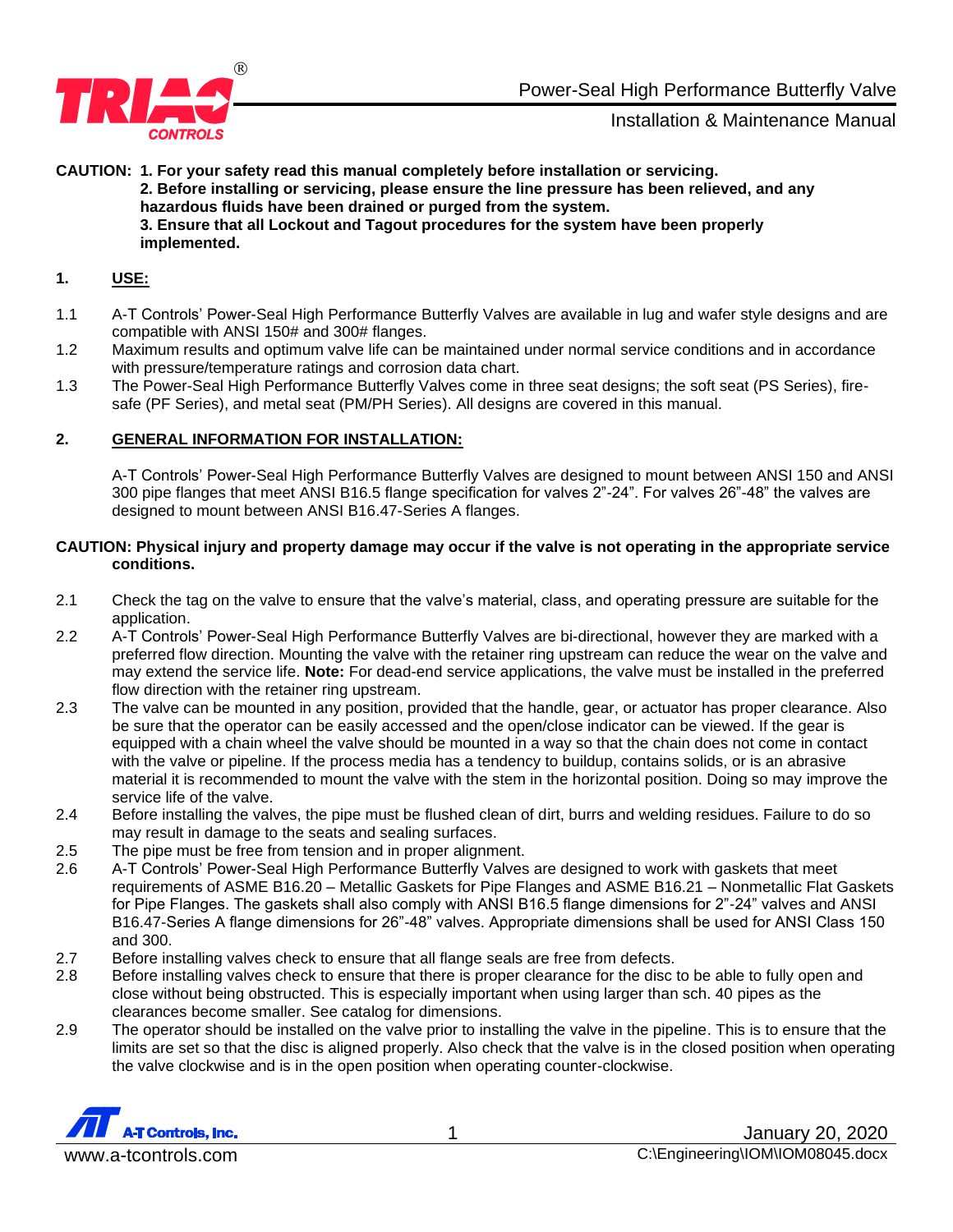

- 2.10 The valve should be installed in the pipeline in the closed position to prevent damage to the disc.
- 2.11 Install the valve in the pipeline and tighten bolts uniformly in a star pattern. Refer to the gasket manufacturer for the required flange bolt torque for the specific flange gasket used.

# **3. MANUAL OPERATION:**

#### **CAUTION: A-T Controls recommends a manual gear operator for all valves 6" and larger.**

**HANDLE:** To **OPEN** the valve; squeeze the handle to unlock it and turn it in the counter-clockwise direction. The handle can be locked in at 10 degree increments to adjust the flow. The valve will be locked into the 90 degree marker and parallel to the pipeline when fully open.

> To **CLOSE** the valve; squeeze the handle to unlock it and turn it in the clockwise direction. The handle can be locked in at 10 degree increments to adjust the flow. The valve will be locked into the 0 degree marker and perpendicular to the pipeline when fully closed.

**GEAR:** To **OPEN** the valve; turn the hand wheel counter-clockwise. The indicator will be pointing to the open position and stop rotating when fully opened. The flow can be adjusted by stopping the indicator anywhere between open and close.

> To **CLOSE** the valve, turn the hand wheel clockwise. The indicator will be pointing to the close position and the hand wheel will stop rotating when fully closed. The flow can be adjusted by stopping the indicator anywhere between open and close.

### **4. AUTOMATED OPERATION:**

A-T Controls' Power-Seal High Performance Butterfly Valves can be mounted with quarter turn actuators. Valves with actuators should be checked for proper valve stem alignment. Angular or linear misalignment may result in high operational torque and unnecessary wear on the valve stem. See the actuator IOM for information on operating and mounting the actuator.

## **5. DISASSEMBLY & CLEANING PROCEDURE:**

- 5.1 Drain and make sure there is no pressure in the pipeline and take necessary precautions for the media in the pipeline.
- 5.2 Set valve to closed position and remove it from the pipeline.
- 5.3 Lay the valve flat on a clean and smooth surface. Be sure to take necessary precautions when opening and closing the valve so to not damage the disc.

#### *UPPER PACKING:*

- 5.4 Remove the bracket bolts (10) and washers (11).
- 5.5 Loosen the nuts (13) on the bottom of the packing gland studs (16) so that bracket can move up and down freely. Remove the nuts (13) on top of the belleville washer cover (14). Remove the cover (14) and belleville washers (15). Make sure to note the order of the washers for reassembly. Loosen nuts (13) on the bottom of the studs (16) until you are able to remove packing gland flange (17), gland (18), and bracket (12). If needed, remove studs (16).
- 5.6 Use packing extractors to remove packing (19). Use caution not to damage the stem and valve body. The packing must be replaced once removed.

#### *LOWER PACKING:*

5.7 Unscrew and remove bottom cover (26), and use packing extractors to remove packing (25). Use caution not to damage the stem and valve body

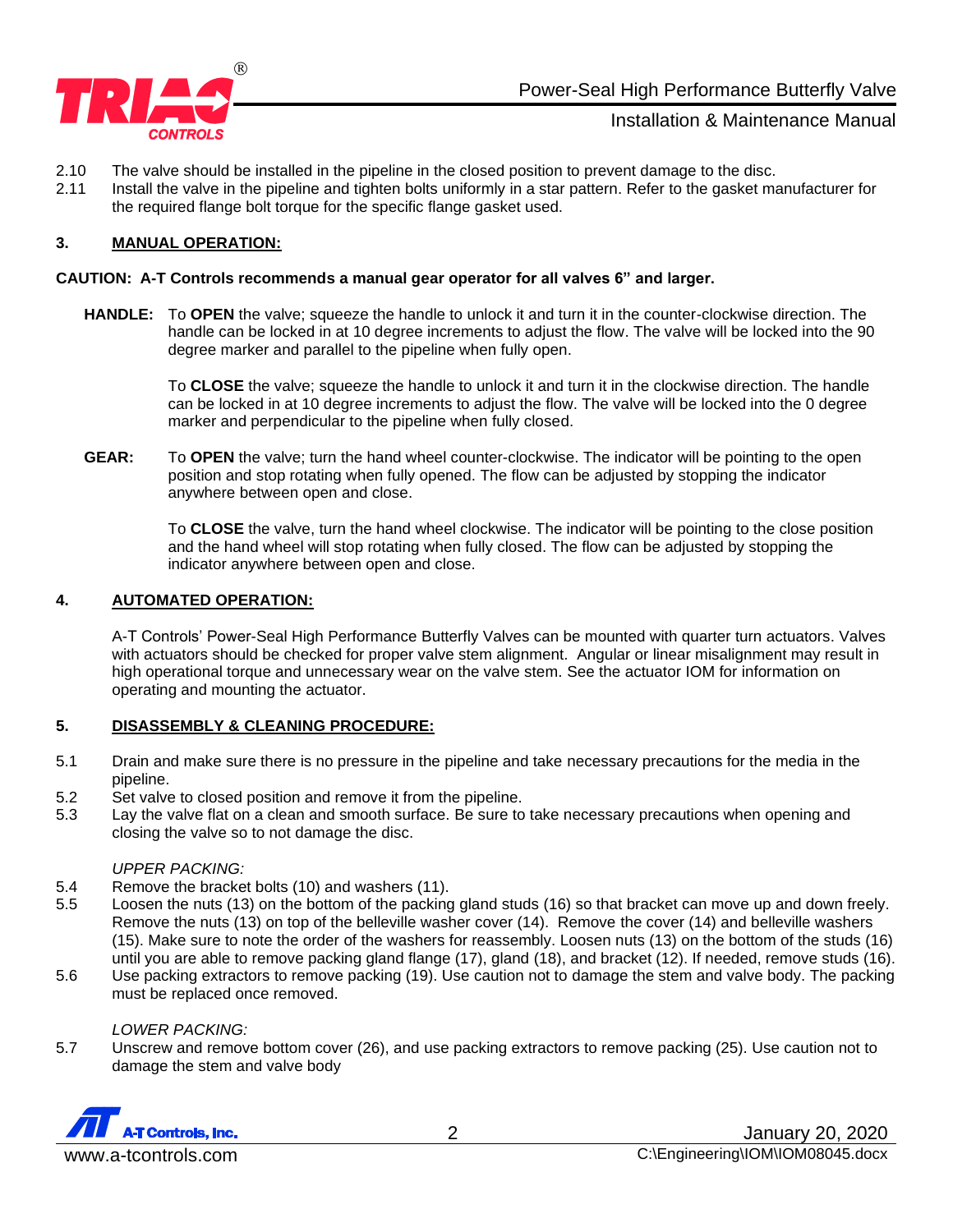

*METAL SEAT: (Figure 1)*

- 5.8 Remove clamp bolts (9) and clamps (8). Clamps (8) are replaced by clamp plates (6) on wafer valves and can also be removed by removing the clamp bolts (9).
- 5.9 Carefully remove the retainer ring (31), seat gaskets (4), and seat (30). Be careful not to damage any of the sealing surfaces. Once gaskets are removed they must be replaced with a new gasket.

#### *SOFT SEAT: (Figure 2)*

- 5.10 Remove clamp bolts (9) and clamps (8). Clamps (8) are replaced by clamp plates (6) on wafer valves and can also be removed by removing the clamp bolts (9).
- 5.11 Carefully remove the retainer ring (7), seat gaskets (4), seat ring (5) and seat (3). Be careful not to damage any of the sealing surfaces. Once gaskets are removed they must be replaced with a new gasket.

### *FIRE-SAFE SEAT: (Figure 3)*

- 5.12 Remove clamp bolts (9) and clamps (8). Clamps (8) are replaced by clamp plates (6) on wafer valves and can also be removed by removing the clamp bolts (9).
- 5.13 Carefully remove the retainer ring (29), seat gaskets (4), secondary seat and gasket (28 & 27), seat ring (5) and seat (3). Be careful not to damage any of the sealing surfaces. Once gaskets are removed they must be replaced with a new gasket.

## **6. ASSEMBLY:**

6.1 Make sure that all parts are clean before reassembling. **CAUTION:** If seats and packing have been removed be sure to install seats first to ensure that the disc lines up with the seats.

#### *METAL SEAT: (Figure 1)*

- 6.2 Install one seat gasket (4) in the valve body (1) and one seat gasket (4) in the retainer ring (31).
- 6.3 Install the seat (30) into the valve. See figure 1 for correct ordination of the seat.
- 6.4 Install the retainer ring (31). Insert clamps (6 & 8) and torque clamp bolts (9) evenly (torque below).

#### *SOFT SEAT: (Figure 2)*

- 6.5 Install one seat gasket (4) in the valve body (1) and one seat gasket (4) in the retainer ring (7).
- 6.6 Install the seat (3) into the valve. See figure 2 for correct ordination of the seat.
- 6.7 Install the seat ring (5) and retainer ring (7). Insert clamps (6 & 8) and torque clamp bolts (9) evenly (torque below).

## *FIRE-SAFE: (Figure 3)*

- 6.8 Install one seat gasket (4) in the valve body (1) and one seat gasket (4) in the retainer ring (29).
- 6.9 Install the seat (3) into the valve. See figure 3 for correct ordination of the seat.
- 6.10 Install the seat ring (5), secondary seat gasket (27), secondary seat (28), and retainer ring (29). Insert clamps (6 & 8) and torque clamp bolts (9) evenly. See figure 3 for correct ordination of the secondary seat.

| <b>VALVE SIZE</b>        | 2"-16"  |          |  |  |  |  |
|--------------------------|---------|----------|--|--|--|--|
| <b>CLAMP BOLT TORQUE</b> | 96 IN*L | 264 IN*I |  |  |  |  |

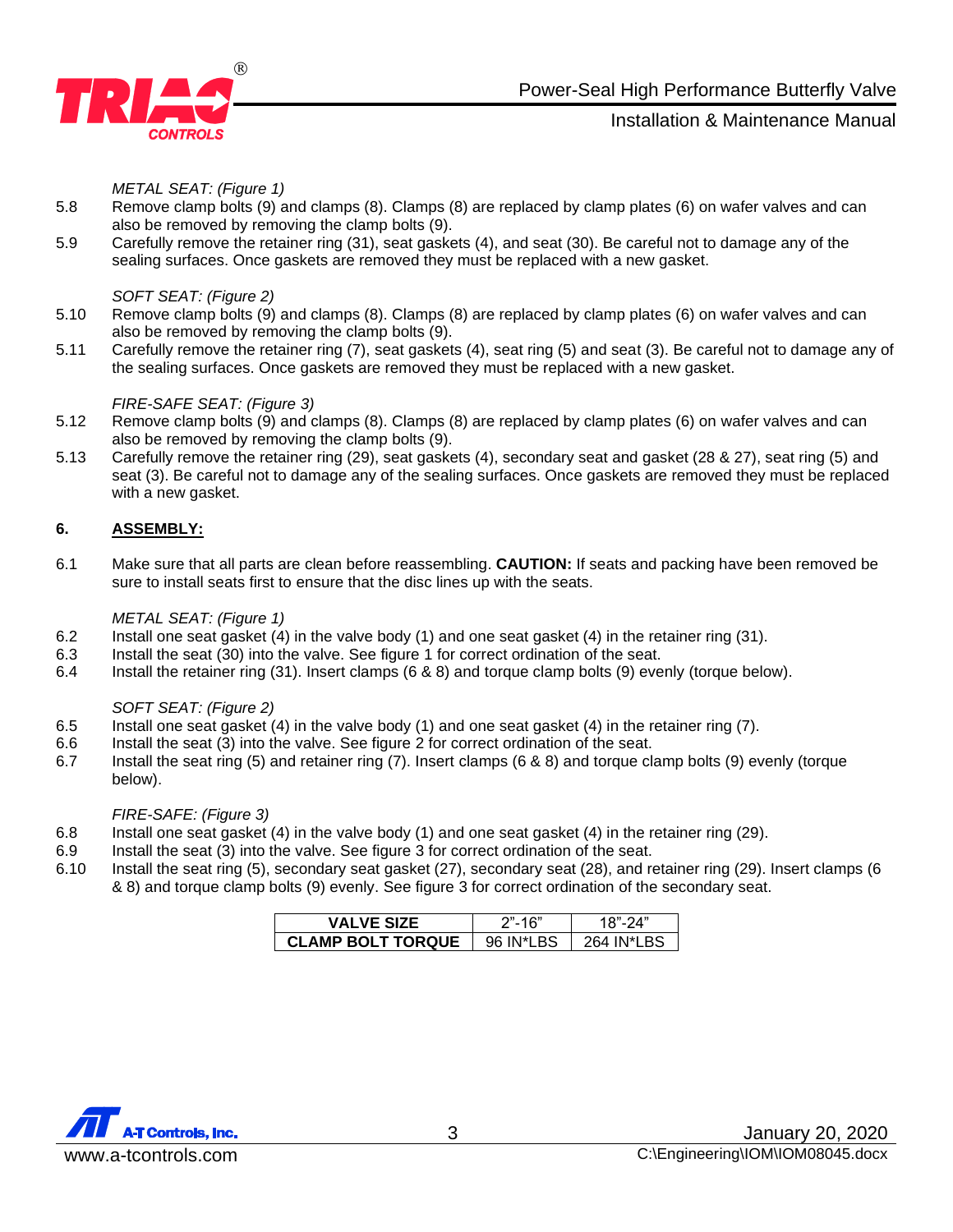

# Power-Seal High Performance Butterfly Valve

Installation & Maintenance Manual

*UPPER PACKING: (Figure 4)*

- 6.11 Carefully insert the packing (19) in the correct order. See figure 4 on how to insert packing. Slide gland (18) over stem. Note: For graphite packing sets that contain both solid graphite packing rings and fiber braided graphite packing, the fiber braided graphite packing pieces shall be installed between the two solid graphite packing rings. When installing the fiber braided graphite packing, ensure that the seams are staggered and do not line up.
- 6.12 Fully screw in studs (16). Set bracket (12) over the studs and shaft. Thread nuts (13) over studs leaving enough room to be able to lift the bracket and slide on packing gland flange (17). Insert and tighten bracket bolts (10) and washers (11). Tighten nuts (13).
- 6.13 Stack the belleville washers (15) over the studs in the order they came off of the valve. See figure 4 on the following page for proper order. Slide the cover (14) over the washers (15) and tighten nuts (13) evenly until the washers are fully compressed so that the cover (14) comes in contact with the packing gland flange (17). Be sure to gently build up the torque on both nuts so that the packing gets compressed evenly.

#### *LOWER PACKING:*

- 6.14 Insert packing (25) into the valve being careful not to damage the packing on the threads.
- 6.15 Tighten the bottom cover into the valve.



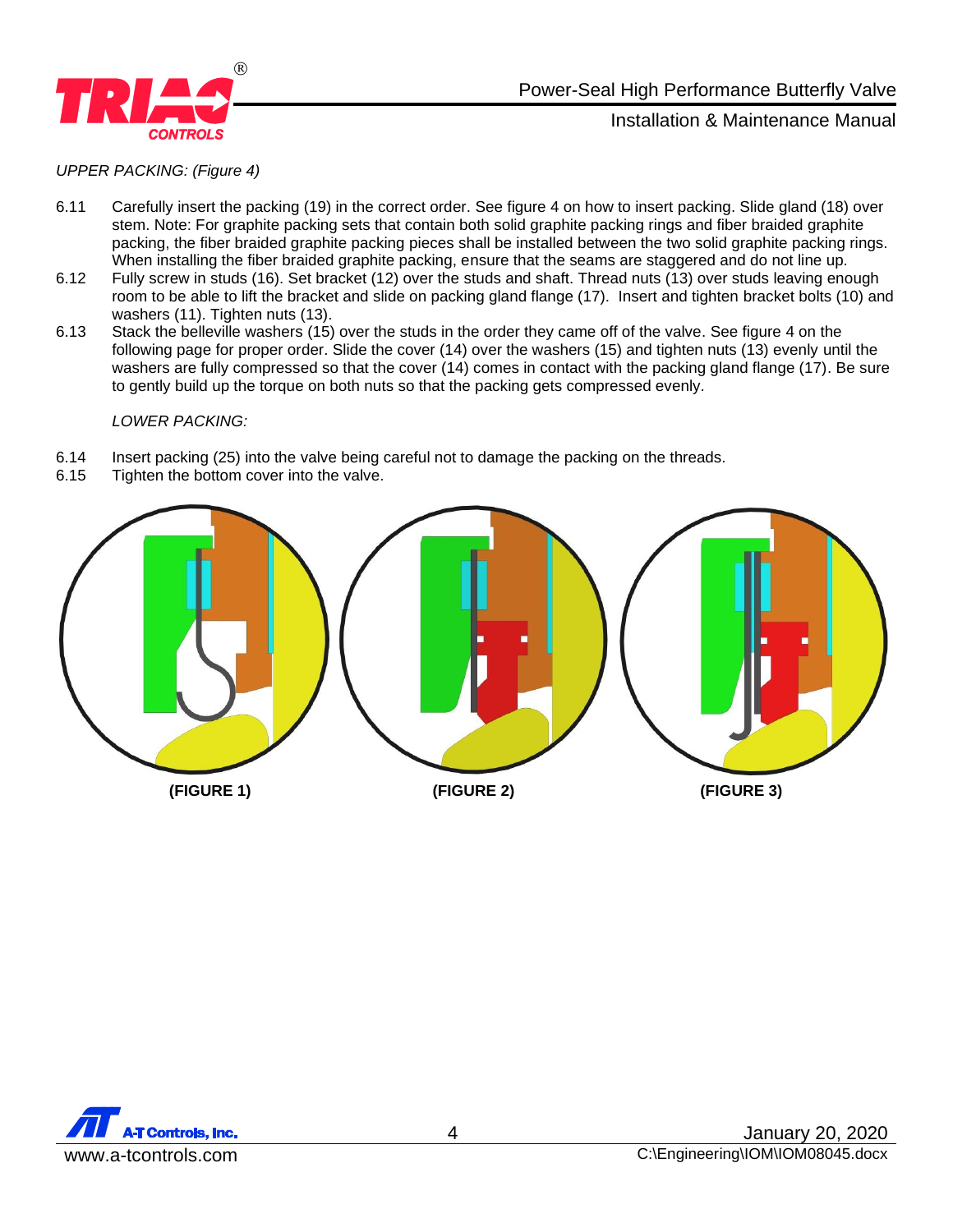

Power-Seal High Performance Butterfly Valve

Installation & Maintenance Manual



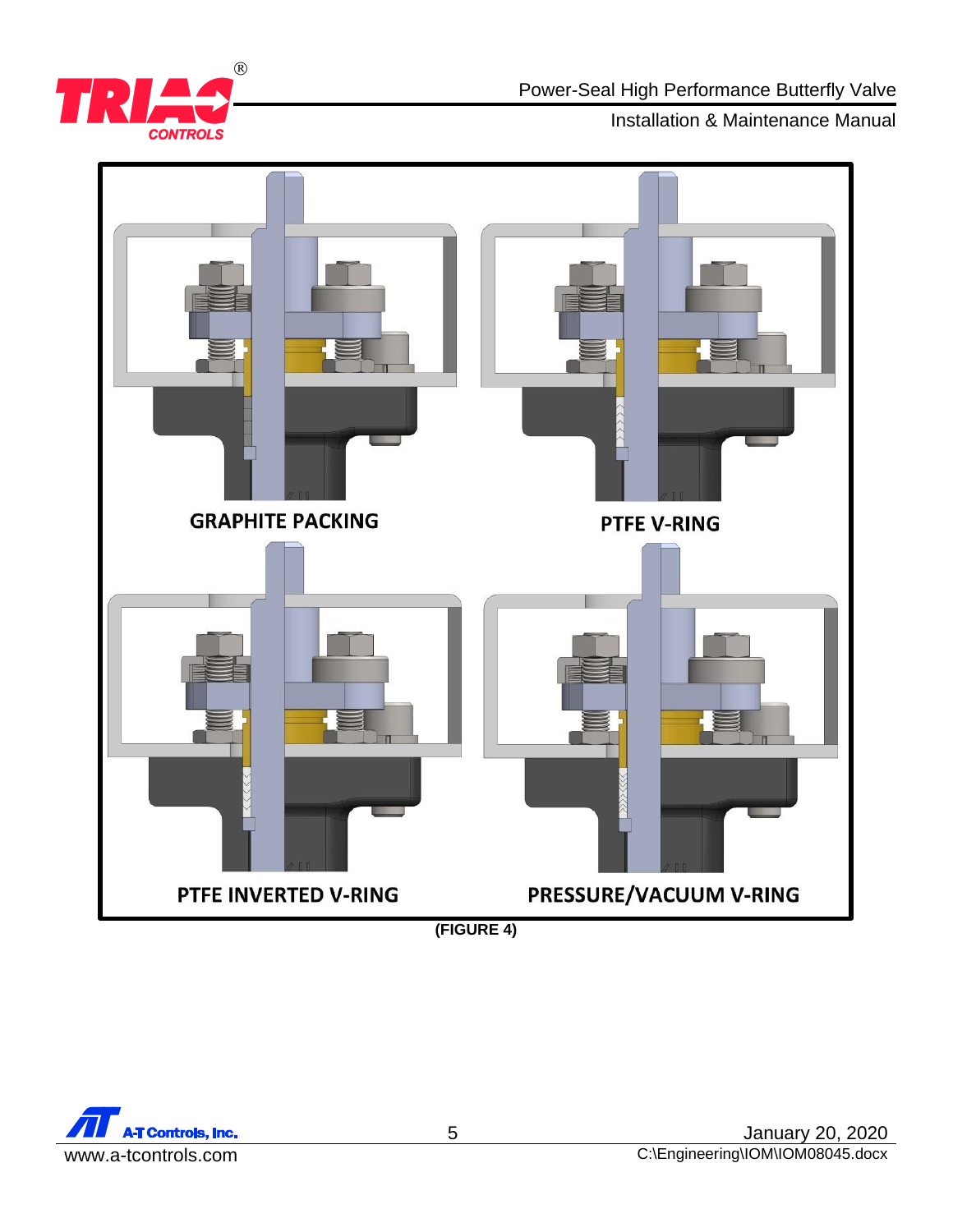



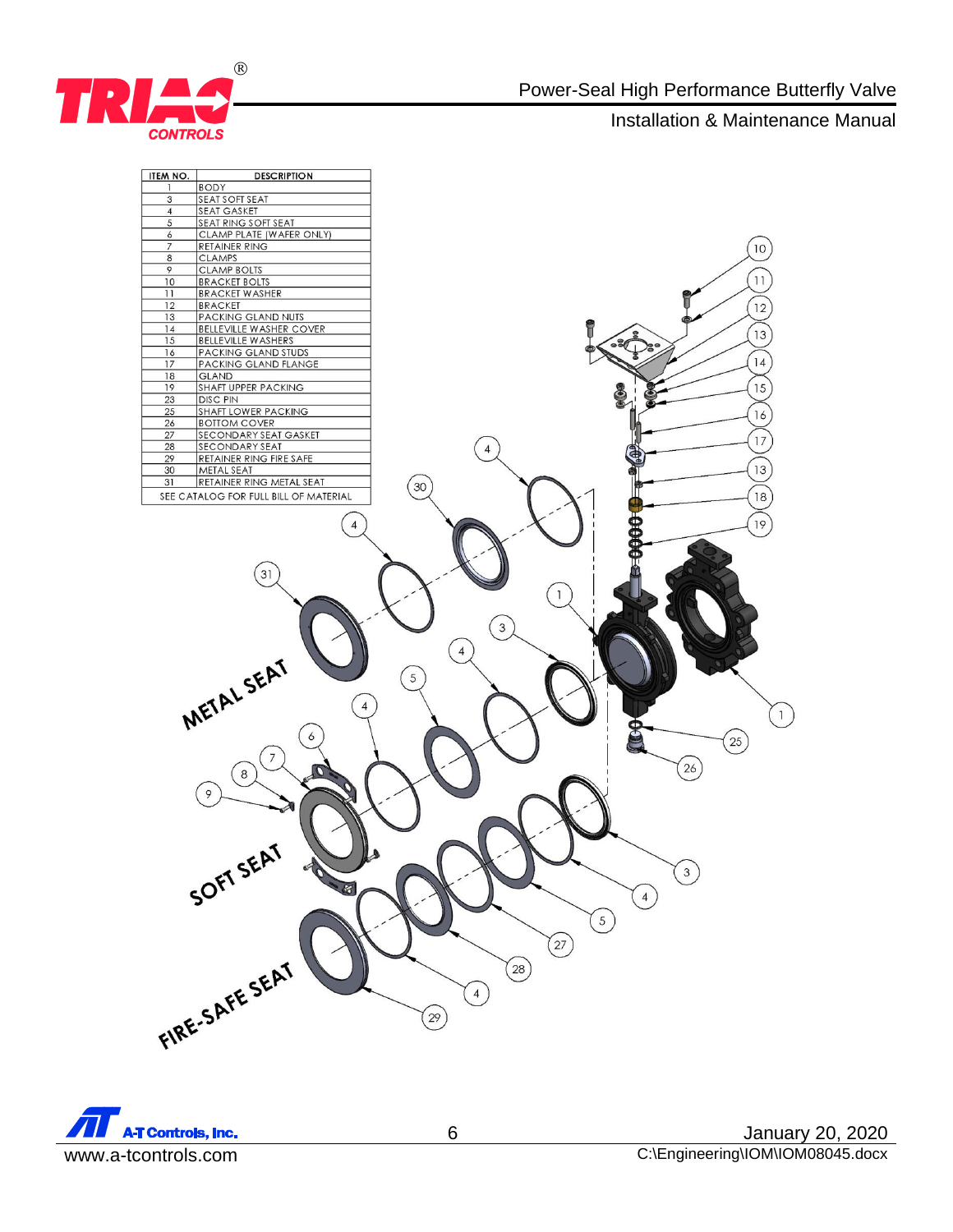

| High Performance Butterfly Valve Stud & Bolt Sizing |                              |                    |                    |                          |                          |                   |                |                          |                          |                      |                |                          |                          |                     |                |                                          |                          |                     |                  |                          |                          |  |
|-----------------------------------------------------|------------------------------|--------------------|--------------------|--------------------------|--------------------------|-------------------|----------------|--------------------------|--------------------------|----------------------|----------------|--------------------------|--------------------------|---------------------|----------------|------------------------------------------|--------------------------|---------------------|------------------|--------------------------|--------------------------|--|
|                                                     |                              | Class 150          |                    |                          |                          |                   |                |                          |                          |                      |                |                          |                          |                     |                |                                          |                          |                     |                  |                          |                          |  |
| Valve<br>Size                                       | <b>Thread Size</b>           | <b>Wafer Studs</b> |                    |                          | <b>Lug Studs</b>         |                   |                |                          |                          |                      |                | <b>Lug Bolts</b>         |                          |                     |                |                                          |                          |                     |                  |                          |                          |  |
|                                                     |                              |                    |                    |                          |                          | Non-Retainer Side |                |                          | <b>Retainer Side</b>     |                      |                | Non-Retainer Side        |                          |                     |                | Retainer Side                            |                          |                     |                  |                          |                          |  |
|                                                     |                              |                    | Short Stud<br>Stud |                          |                          | Stud              |                |                          | Short Stud               |                      | Stud           |                          | Short Stud               |                     | Bolt           |                                          | Short Bolt               |                     | Bolt             |                          | Short Bolt               |  |
|                                                     |                              | Qty                | Length             | Qty                      | Length                   | Qty               | Length         | Qty                      | Length                   | Qty                  | Length         | Qty                      | Length                   | Qty                 | Length         | Qty                                      | Length                   | Qty                 | Length           | Qty                      | Length                   |  |
| 2 <sup>0</sup>                                      | 5/8 - 11 UNC                 | $\overline{4}$     | 5.25               |                          |                          | $\overline{4}$    | 2.50           | $\omega$                 | $\overline{a}$           | $\overline{4}$       | 3.00           | ÷                        |                          | $\overline{4}$      | 1.25           | $\mathbf{v}$                             |                          | $\overline{4}$      | 1.50             | L,                       |                          |  |
| $2 - 1/2"$                                          | 5/8 - 11 UNC                 | 4                  | 5.75               | $\overline{\phantom{a}}$ | $\overline{a}$           | 4                 | 2.75           | $\overline{\phantom{a}}$ | $\blacksquare$           | 4                    | 3.00           | $\overline{\phantom{a}}$ | $\blacksquare$           | 4                   | 1.50           | $\overline{\phantom{a}}$                 | $\blacksquare$           | 4                   | 1.75             | $\overline{a}$           | $\overline{a}$           |  |
| 3"<br>4"                                            | 5/8 - 11 UNC                 | 4<br>8             | 5.75               | $\sim$                   | ÷                        | 4<br>8            | 2.75           | ÷<br>L,                  |                          | 4<br>8               | 3.00           | ÷                        | ÷                        | $\overline{4}$<br>8 | 1.50           | $\omega$<br>$\overline{\phantom{a}}$     | L                        | $\overline{4}$<br>8 | 1.75             | ÷                        |                          |  |
| 5"                                                  | 5/8 - 11 UNC<br>3/4 - 10 UNC | 8                  | 6.00<br>6.50       | $\mathcal{L}$<br>÷.      | $\sim$<br>÷              | 8                 | 3.00<br>3.00   | ÷.                       | ÷,<br>÷                  | 8                    | 3.25<br>3.50   | ä,<br>÷.                 | ÷,<br>÷                  | 8                   | 1.50<br>1.50   | ÷.                                       | ÷,<br>ä,                 | 8                   | 2.00<br>2.00     | L.<br>÷.                 | ÷,<br>ä,                 |  |
| 6"                                                  | 3/4 - 10 UNC                 | 8                  | 6.50               | $\sim$                   | ٠                        | 8                 | 3.25           | ÷.                       | ÷                        | 8                    | 3.50           | ÷.                       | ٠                        | 8                   | 1.75           | ÷,                                       | ٠                        | 8                   | 2.00             | ÷.                       | ä,                       |  |
| 8"                                                  | 3/4 - 10 UNC                 | 8                  | 7.00               | L.                       |                          | 8                 | 3.50           | L,                       |                          | 8                    | 3.75           | L.                       |                          | 8                   | 2.00           | ä,                                       |                          | 8                   | 2.25             |                          |                          |  |
| 10"                                                 | 7/8 - 9 UNC                  | 12                 | 7.75               | ÷,                       | ÷,                       | 12                | 3.75           |                          | ٠                        | 12                   | 4.25           |                          | $\overline{\phantom{a}}$ | 12                  | 2.00           | $\overline{\phantom{a}}$                 | ÷,                       | 12                  | 2.50             | ÷,                       | ٠                        |  |
| 12"                                                 | 7/8 - 9 UNC                  | 12                 | 8.25               | ÷                        | $\overline{\phantom{a}}$ | 12                | 3.75           | ÷.                       | $\overline{\phantom{a}}$ | 12                   | 4.50           | ÷                        | $\sim$                   | 12                  | 2.25           | ÷.                                       | $\overline{\phantom{a}}$ | 12                  | 3.00             | $\sim$                   | ÷,                       |  |
| 14"                                                 | $1 - 8$ UNC                  | 12                 | 9.25               | $\overline{\phantom{a}}$ | $\overline{a}$           | 12                | 4.50           | $\overline{\phantom{a}}$ | $\overline{a}$           | 12                   | 5.00           | $\overline{a}$           | $\overline{a}$           | 12                  | 2.75           | $\mathbf{r}$                             | $\overline{a}$           | 12                  | 3.00             | $\overline{a}$           | $\overline{a}$           |  |
| 16"                                                 | $1 - 8$ UNC                  | 16                 | 9.75               | L,                       | ä,                       | 16                | 4.75           | L,                       | L.                       | 16                   | 5.25           | L.                       | $\Box$                   | 16                  | 3.00           | ä,                                       | L.                       | 16                  | 3.25             | L.                       | L,                       |  |
| 18"                                                 | $11/8 - 8$ UNC               | 16                 | 10.75              | $\overline{\phantom{a}}$ | $\overline{\phantom{a}}$ | 16                | 5.25           | $\overline{\phantom{a}}$ | $\overline{a}$           | 16                   | 5.75           | $\overline{a}$           | $\overline{\phantom{a}}$ | 16                  | 3.25           | $\sim$                                   | $\overline{a}$           | 16                  | 3.75             | $\overline{a}$           | $\overline{\phantom{a}}$ |  |
| 20"                                                 | $11/8 - 8$ UNC               | 16                 | 11.50              | 8                        | $\frac{1}{2}$            | 16                | 5.50           | $\overline{4}$           | 4.50                     | 16                   | 6.25           | 4                        | 5.25                     | 16                  | 3.50           | $\overline{4}$                           | 2.50                     | 16                  | 4.25             | 4                        | 3.25                     |  |
| 24"                                                 | $11/4 - 8$ UNC               | 16                 | 13.25              | 8                        | ٠                        | 16                | 6.25           | 4                        | 5.50                     | 16                   | 7.25           | 4                        | 6.25                     | 16                  | 4.00           | 4                                        | 3.25                     | 16                  | 5.00             | 4                        | 4.25                     |  |
| 26"                                                 | $11/4 - 8$ UNC               | 20                 | 15.25              | 8                        | $\ddot{\Phi}$            | 20                | 7.25           | $\overline{4}$           | 6.00                     | 20                   | 8.00           | 4                        | 6.75                     | 20                  | 5.25           | $\overline{4}$                           | 3.75                     | 20                  | 6.00             | $\overline{4}$           | 4.50                     |  |
| 28"                                                 | $11/4 - 8$ UNC               | 24                 | 15.50              | 8                        | ۸                        | 24                | 7.50           | 4                        | 5.75                     | 24                   | 8.25           | 4                        | 6.75                     | 24                  | 5.25           | 4                                        | 3.75                     | 24                  | 6.25             | 4                        | 4.50                     |  |
| 30"                                                 | $11/4 - 8$ UNC               | 24                 | 16.75              | 8                        | $\ddot{\textbf{x}}$      | 24                | 8.25           | $\overline{4}$           | 6.25                     | 24                   | 8.75           | 4                        | 6.75                     | 24                  | 6.00           | $\overline{4}$                           | 4.00                     | 24                  | 6.75             | 4                        | 4.75                     |  |
| 32"                                                 | $11/2 - 8$ UNC               | 24                 | 17.75              | 8                        | $\ast$                   | 24                | 8.75           | 4                        | 6.75                     | 24                   | 9.25           | 4                        | 7.25                     | 24                  | 6.25           | 4                                        | 4.25                     | 24                  | 7.00             | 4                        | 5.00                     |  |
| 36"                                                 | $11/2 - 8$ UNC               | 28                 | 19.00              | 8                        | $\ast$                   | 28                | 9.50           | 4                        | 7.50                     | 28                   | 9.75           | 4                        | 7.50                     | 28                  | 7.25           | $\overline{4}$                           | 5.25                     | 28                  | 7.25             | 4                        | 5.25                     |  |
| 40"                                                 | $11/2 - 8$ UNC               | 32                 | 19.50              | 8                        | $\ast$                   | 32                | 9.75           | 4                        | 7.25                     | 32                   | 9.75           | 4                        | 7.50                     | 32                  | 7.50           | 4                                        | 5.00                     | 32                  | 7.50             | 4                        | 5.25                     |  |
| 44"                                                 | $11/2 - 8$ UNC               | 36                 | 22.00              | 8                        | $\ddot{\textbf{x}}$      | 36                | 10.75          | $\overline{4}$           | 8.50                     | 36                   | 11.25          | 4                        | 8.75                     | 36                  | 8.50           | $\overline{4}$                           | 6.00                     | 36                  | 9.00             | 4                        | 6.25                     |  |
| 48"                                                 | $11/2 - 8$ UNC               | 40                 | 22.50              | 8                        | ۸                        | 40                | 10.50          | 4                        | 7.75                     | 40                   | 12.00          | 4                        | 9.25                     | 40                  | 8.25           | 4                                        | 5.50                     | 40                  | 9.50             | 4                        | 6.75                     |  |
|                                                     |                              |                    |                    |                          |                          |                   |                |                          |                          | Class 300            |                |                          |                          |                     |                |                                          |                          |                     |                  |                          |                          |  |
|                                                     | <b>Thread Size</b>           | <b>Wafer Studs</b> |                    |                          |                          | Lug Studs         |                |                          |                          |                      |                |                          |                          |                     |                |                                          |                          |                     | <b>Lug Bolts</b> |                          |                          |  |
| Valve                                               |                              |                    |                    |                          |                          | Non-Retainer Side |                |                          |                          | <b>Retainer Side</b> |                |                          |                          | Non-Retainer Side   |                |                                          |                          |                     | Retainer Side    |                          |                          |  |
| Size                                                |                              |                    | Stud               |                          | Short Stud               |                   | Stud           |                          | Short Stud               |                      | Stud           |                          | Short Stud               |                     | Bolt           |                                          | Short Bolt               |                     | Bolt             |                          | Short Bolt               |  |
| 2"                                                  | 5/8 - 11 UNC                 | Qty<br>8           | Length<br>5.50     | Qty                      | Length                   | Qty<br>8          | Length<br>2.75 | Qty<br>÷                 | Length                   | Qty<br>8             | Length<br>3.00 | Qty<br>÷.                | Length<br>÷.             | Qty<br>8            | Length<br>1.25 | Qty                                      | Length                   | Qty<br>8            | Length           | Qty<br>÷.                | Length                   |  |
| $2 - 1/2"$                                          | 3/4 - 10 UNC                 | 8                  | 6.25               | $\sim$                   | ÷                        | 8                 | 3.00           | $\overline{a}$           | ä,                       | 8                    | 3.25           | $\overline{\phantom{a}}$ |                          | 8                   | 1.50           | $\overline{\phantom{a}}$<br>$\mathbf{r}$ | ä,                       | 8                   | 1.75<br>2.00     | $\overline{\phantom{a}}$ | L.                       |  |
| 3"                                                  | 3/4 - 10 UNC                 | 8                  | 6.50               | u,                       | ÷                        | 8                 | 3.25           | u,                       | ä,                       | 8                    | 3.50           | u,                       | $\omega$                 | 8                   | 1.75           | L,                                       | $\omega$                 | 8                   | 2.00             | ÷.                       | L.                       |  |
| 4"                                                  | 3/4 - 10 UNC                 | 8                  | 7.00               | ÷                        | ÷.                       | 8                 | 3.25           | $\overline{a}$           | ÷                        | 8                    | 3.75           | ÷.                       | ÷.                       | 8                   | 1.75           | ÷                                        | ÷                        | 8                   | 2.25             | ÷                        | ä,                       |  |
| 5"                                                  | 3/4 - 10 UNC                 | 8                  | 7.25               | ä,                       | ÷,                       | 8                 | 3.50           | L,                       | ä,                       | 8                    | 4.00           | L.                       | ä,                       | 8                   | 2.00           | ä,                                       |                          | 8                   | 2.50             | L.                       |                          |  |
| 6"                                                  | 3/4 - 10 UNC                 | 12                 | 7.50               | $\overline{\phantom{a}}$ | ٠                        | 12                | 3.75           | $\sim$                   | ٠                        | 12                   | 4.00           |                          | ٠                        | 12                  | 2.25           | $\overline{\phantom{a}}$                 | L,                       | 12                  | 2.50             | ÷,                       | L,                       |  |
| 8"                                                  | 7/8 - 9 UNC                  | 12                 | 8.75               | $\sim$                   | $\overline{a}$           | 12                | 4.50           | ä,                       | $\sim$                   | 12                   | 4.50           | ÷                        | $\sim$                   | 12                  | 2.75           | $\omega$                                 | $\overline{a}$           | 12                  | 2.75             | ÷                        | ٠                        |  |
| 10"                                                 | $1 - 8$ UNC                  | 16                 | 10.00              | 8                        | ۸                        | 12                | 5.00           | 4                        | 4.25                     | 12                   | 5.00           | 4                        | 4.50                     | 12                  | 3.25           | 4                                        | 2.50                     | 12                  | 3.25             | 4                        | 2.75                     |  |
| 12"                                                 | $11/8 - 8$ UNC               | 16                 | 10.75              | 8                        | $\hat{\mathbf{x}}$       | 12                | 5.25           | $\overline{4}$           | 4.50                     | 12                   | 5.75           | $\overline{4}$           | 5.25                     | 12                  | 3.25           | 4                                        | 2.75                     | 12                  | 3.75             | 4                        | 3.25                     |  |
| 14"                                                 | $11/8 - 8$ UNC               | 16                 | 12.00              | 8                        | $\ast$                   | 16                | 6.25           | 4                        | 4.75                     | 16                   | 5.75           | 4                        | 4.75                     | 16                  | 4.25           | 4                                        | 2.75                     | 16                  | 3.75             | 4                        | 2.75                     |  |
| 16"                                                 | 11/4 - 8 UNC                 | 16                 | 13.25              | 8                        | $\frac{1}{2}$            | 16                | 6.75           | 4                        | 5.50                     | 16                   | 6.50           | 4                        | 5.25                     | 16                  | 4.75           | 4                                        | 3.50                     | 16                  | 4.50             | 4                        | 3.25                     |  |
| 18"                                                 | $11/4 - 8$ UNC               | 20                 | 14.00              | 8                        | $\ast$                   | 20                | 7.00           | 4                        | 5.50                     | 20                   | 7.25           | 4                        | 5.75                     | 20                  | 5.00           | 4                                        | 3.50                     | 20                  | 5.00             | 4                        | 3.50                     |  |
| 20"                                                 | 11/4 - 8 UNC                 | 20                 | 14.75              | 8                        | ×                        | 20                | 7.50           | $\overline{4}$           | 5.75                     | 20                   | 7.50           | 4                        | 5.75                     | 20                  | 5.25           | $\overline{4}$                           | 3.75                     | 20                  | 5.25             | 4                        | 3.75                     |  |
| 24"                                                 | $11/2 - 8$ UNC               | 20                 | 16.50              | 8                        | $\ast$                   | 20                | 8.25           | 4                        | 6.25                     | 20                   | 8.25           | 4                        | 6.75                     | 20                  | 6.00           | $\overline{4}$                           | 4.00                     | 20                  | 6.00             | 4                        | 4.50                     |  |

· Lengths are based on basic heavy hex nuts, 0.06" thick gaskets, and flange thicknesses per ANSI B 16.5 & B 16.47 Series A.

• A-T Controls recommends using studs to ensure full engagement in tapped holes.

. This table is provided by A-T Controls for reference only, it is the end user's responsibility to select the correct material, grade, and size of fasteners for their application. . "Short" studs and bolts are required for certain sizes to be used in blind tapped holes at the top and bottom of the valve.

• \* For the length of Wafer valve "short" studs, refer to the "short" stud length for Lug valves (Non-Retainer Side & Retainer Side).